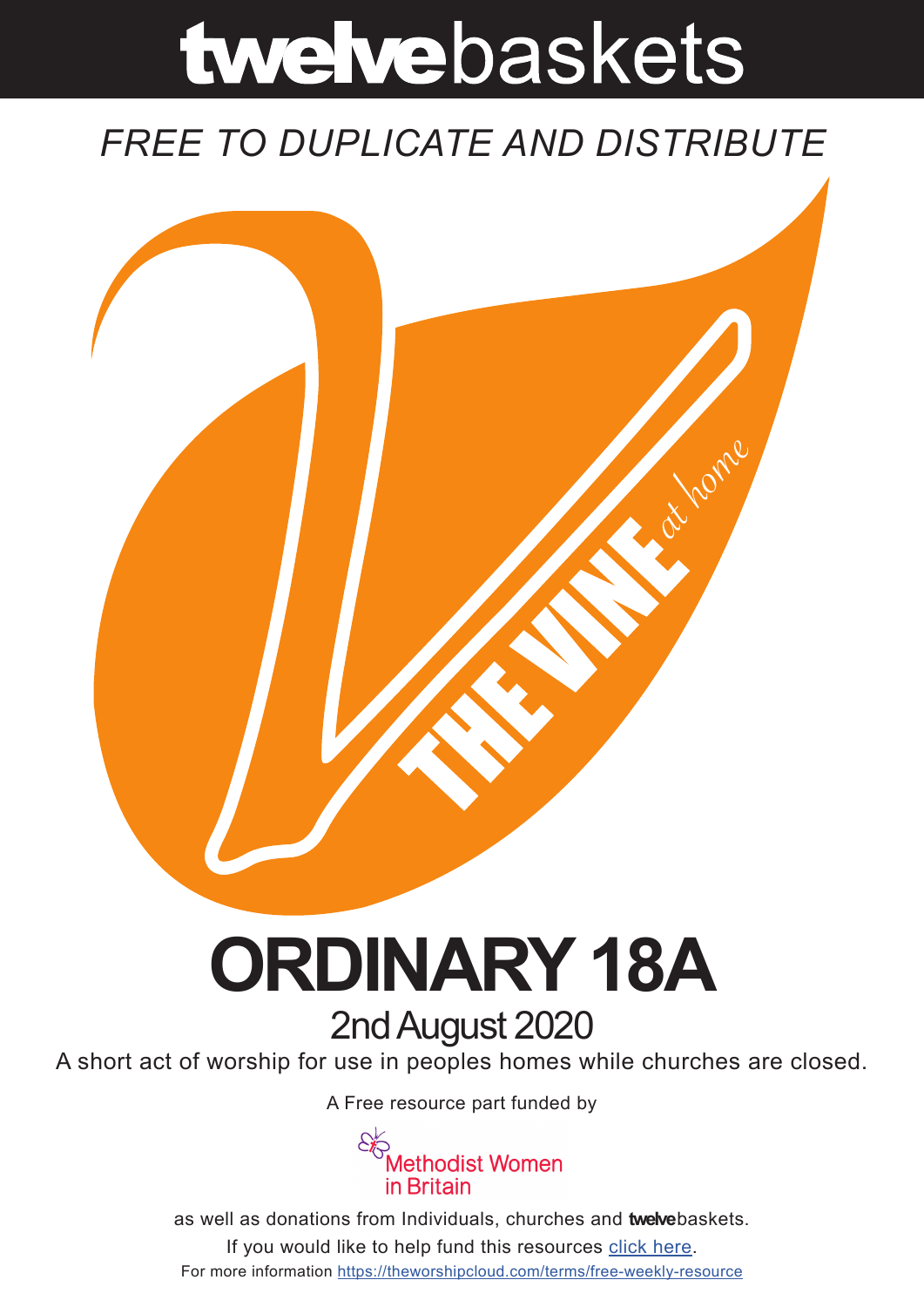#### **Call to worship**

Gracious God, I am open to your Spirit this day.

<span id="page-1-2"></span>Change, inspire and uplift me, O God, to be attentive to how you are speaking to me today. In Jesus name, we bring ourselves to worship, Amen.<sup>[1](#page-1-0)</sup>

#### **Hymn - 455 STF – All my hope on God is founded -** [YouTube](https://www.youtube.com/watch?v=RRw8uxyN1Rc)

#### **Opening Prayers**

Lord of compassion, we direct our attention to you knowing that you are always attentive towards us. Thank you for your love which sustains us and your grace that restores us.

Forgive us for the ways we have fallen short in our love and grow in us a desire to be more like you. Let your words of grace ring out to us, that when we ask, our sins are forgiven.

Jesus among us, we thank you for your presence and the work of your Spirit within us. That you promise to be with us and grant that we are never alone. Thank you for drawing us to you through your love and illuminating our hearts and minds with your truth.

<span id="page-1-3"></span>Father over all, the whole of creation witnesses to your great works and rejoices in who you are. You are worthy of our adoration and we join our voices to bring you our praise. To you belongs all glory and splendour and we magnify your holy name. Amen.[2](#page-1-1)

#### **We say together the Lord's Prayer**

#### **Reading Matthew 14:13-21 -** [Click for Reading](https://www.biblegateway.com/passage/?search=Matthew+14:13-21&version=NRSV)

#### **Reflections on the readings**:

Today we hear from Andy Fishburne, a minister in the Isle of Man, and he offers his reflections about this very familiar gospel passage and how we might read it in our times.

The story of the feeding of the five thousand in Matthew 14.13-21 is very well known. Rather than explore the question of whether it was a miracle or not, let's think about this story in relation to two distinct current concerns:

- 1) Coronavirus social distancing, and
- 2) Food waste.

<span id="page-1-0"></span> $1$  Call to Worship by Tim Baker

<span id="page-1-1"></span>Opening prayers written by Claire Welch [2](#page-1-3)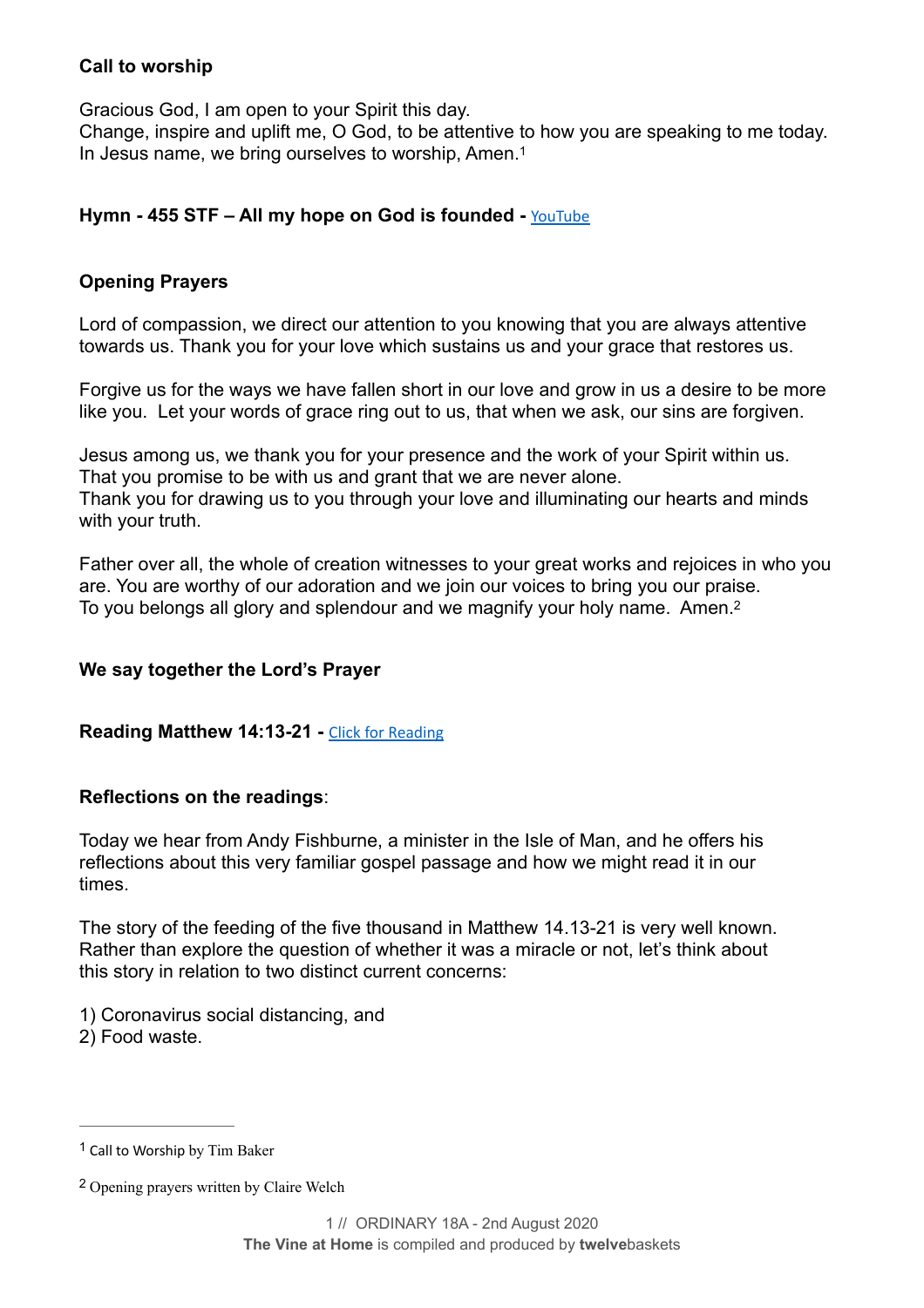#### Social distancing

We've all probably had a recent experience of avoiding crowds. Maybe you avoided crowds anyway, but most people have been alone far more often than before during the experience of lockdown and global pandemic. Maybe hearing the story of a crowd of five thousand (actually, that was just the number of men - let's push past that rather sexist crowd measurement technique and assume that the real size was around twenty thousand people: all genders and ages, equally important) makes you shiver, especially as they were passing food around.

My heightened awareness of hygiene and virus spreading since March has caused me to read this story in a new light. I can imagine a photograph of the scene in an angry news headline or Facebook post.

Of course, the situation was different then. They were very different here in February this year, yet alone in Jesus' time. But it made me wonder – what would be different if that act of Jesus' ministry had to comply with social distancing in an outbreak of Coronavirus?

Would Jesus have ignored the need to keep social distancing and held the gathering anyway?

How are you feeling about gatherings and churches services?

#### *May we follow his way.*

The scale of the event is astonishing: remember, around 15,000 women and children were there (and men as well). The people, the masses, had a hunger to connect with Jesus and be restored, as well as a physical hunger. And Jesus fulfilled both needs.

If he couldn't minister to them all in one gathering, how would he have managed? I think that the only way would have been to enlist helpers, to create a team, to spread the load. That would require a large group of people to act in his power and authority and do what Jesus would have done: restoring brokenness and feeding the hungry. Maybe they could start a chain; one act of grace empowering the recipient to go and be a channel of grace to someone else.

#### *May we follow his way.*

#### **Food waste**

This passage in Matthew is unusual in that it gives us quite a lot of numerical facts. These numbers tell us a couple of things.

Firstly, the food was multiplied in an astonishing way. One loaf became a thousand loaves. It wasn't a measly, rationed affair – it was wild and abundant. Everyone had ample. Incidentally, as someone who is allergic to gluten, I wonder if there was a gluten-free provision? Maybe is wasn't an issue then, but if it were to happen today it strikes me as unholy to leave some people out…

Everyone ate and was satisfied that day.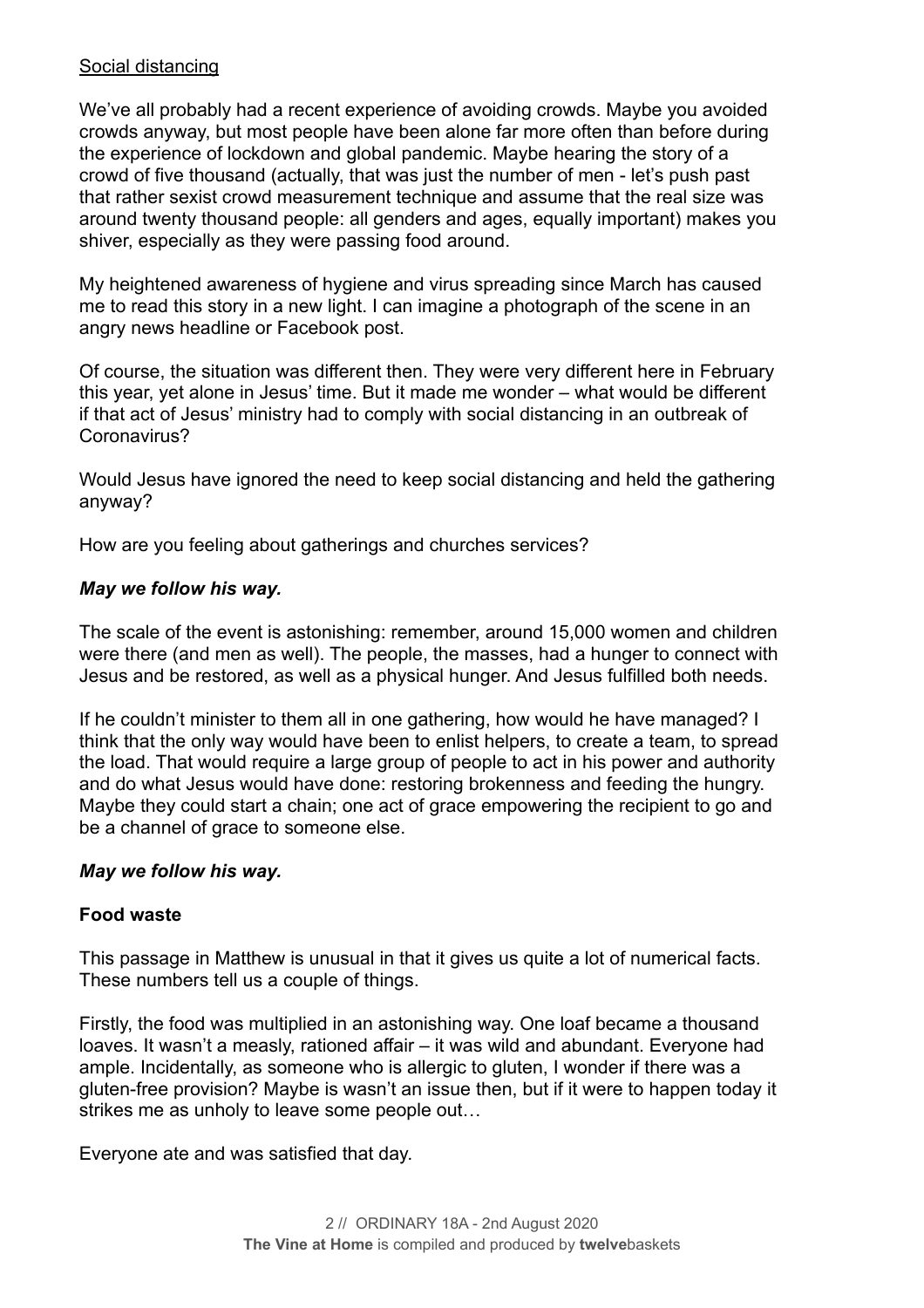#### *May we follow his way.*

Secondly, there was very little waste. It seems that the amount of food provided was spot-on. Plenty, but not excessive. This tells us something about the divine; given that hunger and poverty was rife in that society, to generate surplus food would have been an insult to those who went without that day.

#### <span id="page-3-2"></span>*May we follow his wa[y3](#page-3-0)*

So today picture yourself as the small child. How will you respond?

Do you keep everything for yourself?

Do you pretend you haven't heard?

Do you dismiss that what you have is so insignificant that it can't be of any use at all?

Or do you say Here I am – May I follow your way.

Reflect on your current situation, your church, the building that you worshipped in, the neds of those around you.

Bring to mind all that you are feeling and thinking about those situation.

Now ask God how you can help?

What is your part to play?

<span id="page-3-3"></span>Are you holding back or freely offering?[4](#page-3-1)

#### **Prayers of intercession**

We take as our refrain for our prayers of intercession the same phrase that Andy Fishburne used in his reflection today – an acknowledgement that as we pray, we seek also to be changed, to be motivated to act.

Let us pray.

God of all grace, we bring you ourselves. We bring you our lives, as they currently are, with all that is broken and wrong, but also much to be grateful for and to celebrate. Use us, O God, to build your kingdom, to seek peace in our world, to build communities of love.

#### **May we follow in your way, O God.**

God of all grace, we bring you our churches, caught in this strange 'in between' time, as we reflect on the painful experiences of lockdown, and how we can best serve our communities and our world over this summer and into the year ahead. Show us how to create safe

<span id="page-3-0"></span>Reflection written by Andy Fishburne *[3](#page-3-2)*

<span id="page-3-1"></span><sup>&</sup>lt;sup>[4](#page-3-3)</sup> Additional thoughts by Wayne Grewcock